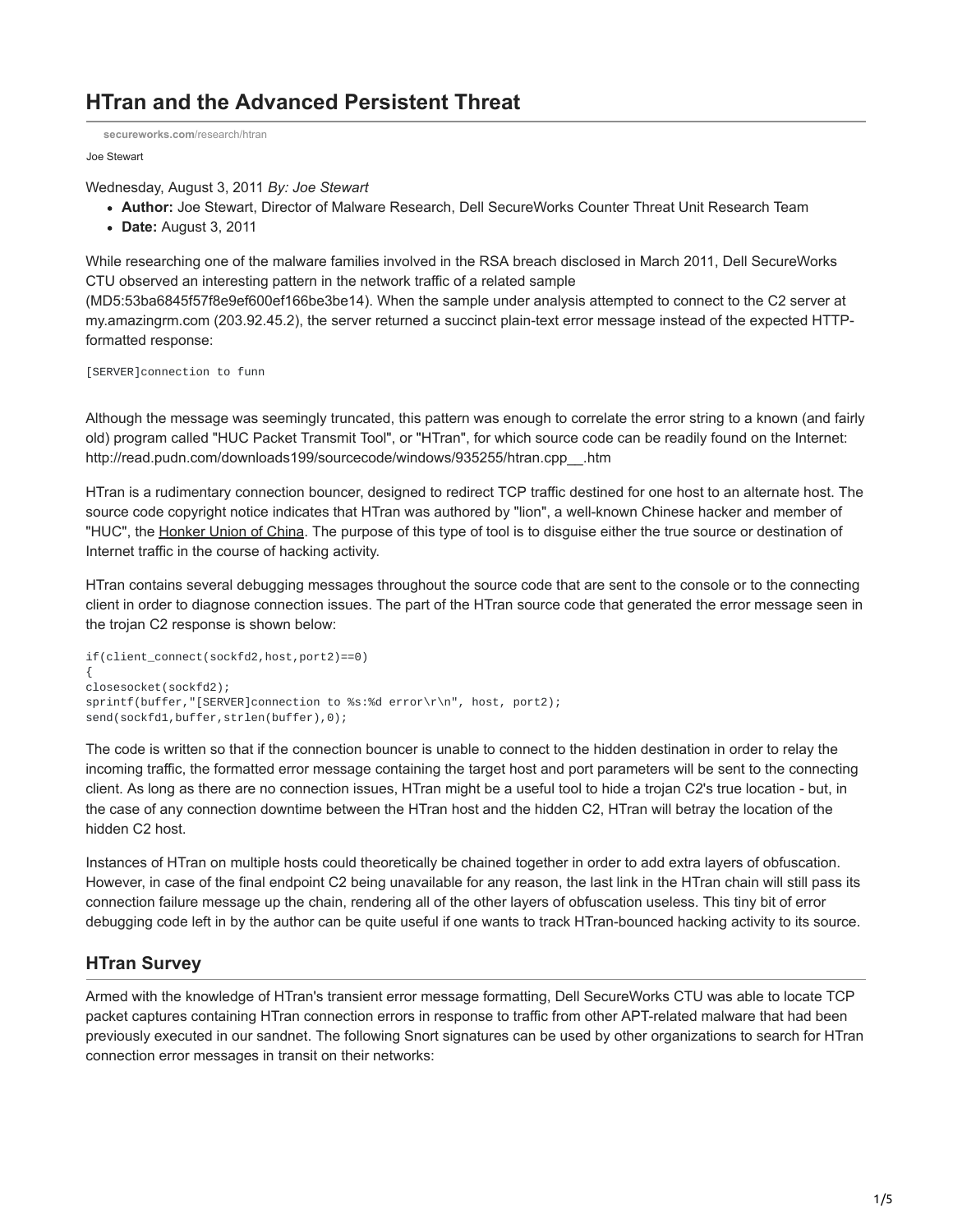alert tcp \$EXTERNAL\_NET any -> \$HOME\_NET any (msg:"HTran Connection Redirect Failure Message"; flow:established,from\_server; dsize:<80; content:"|5b|SERVER|5d|connection|20|to|20|"; depth:22; reference:url,www.secureworks.com/research/threats/htran/; sid:1111111111;) alert tcp \$EXTERNAL\_NET any -> \$HOME\_NET any (msg:"HTran Connection Redirect Failure Message (Unicode)"; flow:established,from\_server; dsize:<160; content:"|5b00|S|00|E|00|R|00|V|00|E|00|R| 005d00|c|00|o|00|n|00|n|00|e|00|c|00|t|00|i|00|o|00|n|002000|t|00|o|002000|"; depth:44; reference:url,www.secureworks.com/research/threats/htran/; sid:1111111112;)

In addition to locating historical packet captures containing evidence of HTran connection failures, Dell SecureWorks CTU implemented a scanning system which checks for the HTran error message in responses from active probing of more than a thousand IP addresses known to be associated with APT trojan activity currently or in the past. The results of this survey can be seen in the following table:

| <b>Malware C2 IP/Port</b>               | <b>Associated Hostnames</b>                                                                                                                                             | <b>Host-Related Malware Hashes</b>                                                                       | <b>Hidden Destination</b><br><b>IP/Port</b>                                                |
|-----------------------------------------|-------------------------------------------------------------------------------------------------------------------------------------------------------------------------|----------------------------------------------------------------------------------------------------------|--------------------------------------------------------------------------------------------|
| 12.38.236.41:443                        | epod.businessconsults.net<br>hapyy2010.Iflinkup.net<br>info.businessconsults.net<br>pop.businessconsults.net<br>ssa.businessconsults.net<br>sys.businessconsults.net    | 3493fc0e4a76b9d12b68afc46cab7f34<br>fd4a4ac08f5a7271fbd9b8157d30244e<br>51744d77fc8f874934d2715656e1a2df | 112.65.87.58:443<br>58.247.25.108:443                                                      |
| 173.244.209.196:443                     | bbs.india-videoer.com<br>itiupdated.dyndns.info<br>news.india-videoer.com<br>www.india-videoer.com                                                                      | 1daa3e392d1fea79badfbcd86d765d32<br>855cea7939936e86016a0aedee1d2c24                                     | 123.120.102.251:443                                                                        |
| 204.45.228.140:80<br>204.45.228.140:443 | create301.dyndns.info                                                                                                                                                   | 00b9619613bc82f5fe117c2ca394a328                                                                         | 123.120.106.136:8080<br>123.120.117.98:9000<br>123.120.126.73:8080<br>123.120.127.146:9000 |
| 207.225.36.69:443                       | leets.hugesoft.org<br>rouji.freespirit.acmetoy.com<br>sinoa.newsonet.net<br>sos.businessconsults.net<br>trb.arrowservice.net<br>ug-aa.hugesoft.org<br>www.optimizon.com | cca75af9786d7364866f40b80dddcc5c                                                                         | 58.247.240.91:80                                                                           |
| 212.125.200.197:443                     | inter.earthsolution.org<br>quick.earthsolution.org                                                                                                                      | 3a3bf6cab9702d0835e8425f4e9d7a9c                                                                         | 223.167.5.10:8000<br>223.167.5.250:8000<br>223.167.5.254:8000                              |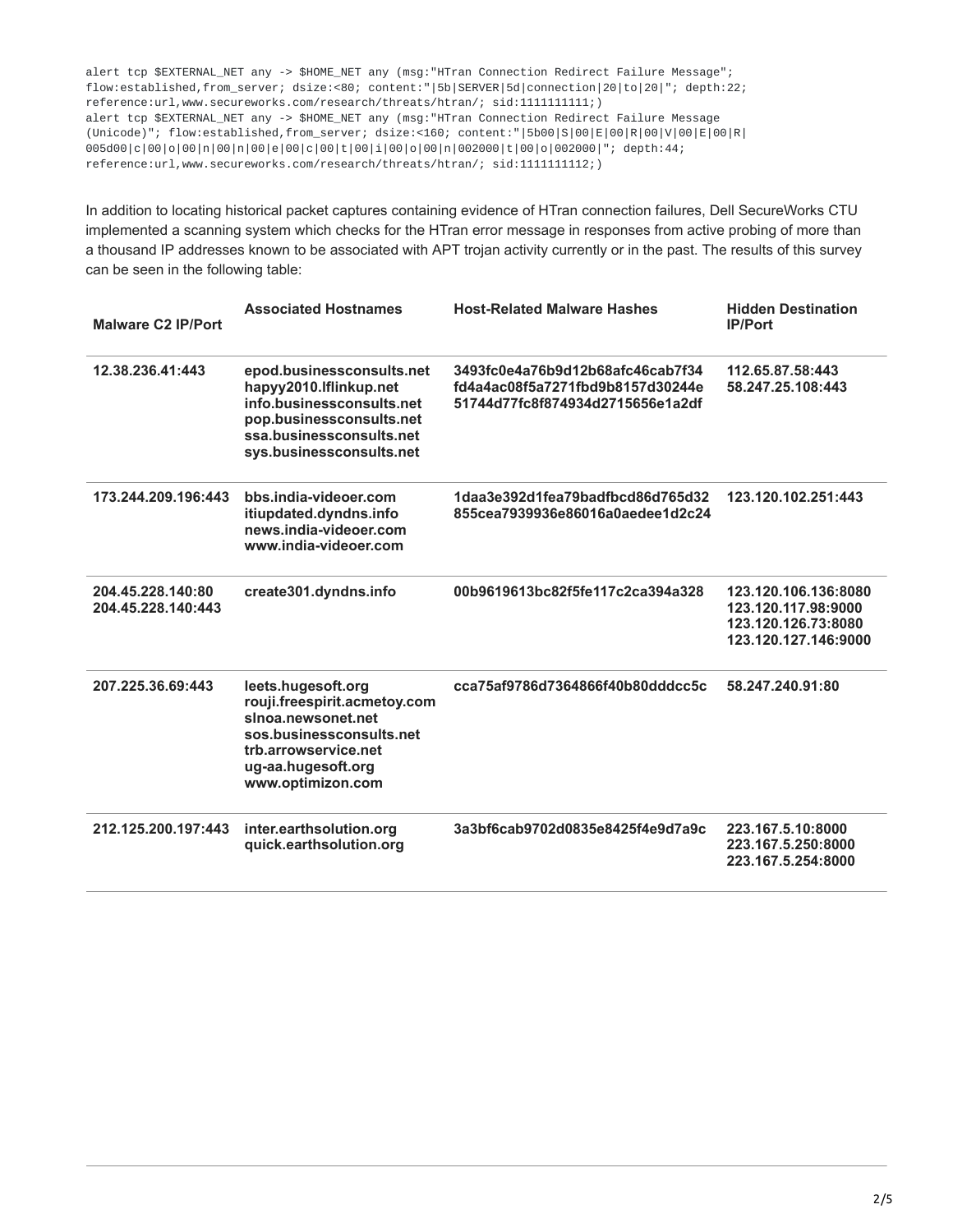| 212.125.200.204:443 | bah001.blackcake.net<br>caci2.infosupports.com<br>doa.bigdepression.net<br>lucy2.businessconsults.net<br>lucy2.infosupports.com<br>lucy.blackcake.net<br>lucy.businessconsults.net<br>mantech.blackcake.net<br>news.businessconsults.net<br>qiao1.bigdepression.net<br>qiao2.bigdepression.net<br>qiao3.bigdepression.net<br>qiao4.bigdepression.net<br>qiao5.bigdepression.net<br>qiao6.bigdepression.net<br>sports.businessconsults.net<br>srs.infosupports.com | 03557c3e5c87e6a121c58f664b0ebf18<br>8a873136b6e4dd70ff9470288ff99d93<br>bbf4212f979c32eb6bc43bd8ba5996f9                                     | 112.64.214.174:443                             |
|---------------------|-------------------------------------------------------------------------------------------------------------------------------------------------------------------------------------------------------------------------------------------------------------------------------------------------------------------------------------------------------------------------------------------------------------------------------------------------------------------|----------------------------------------------------------------------------------------------------------------------------------------------|------------------------------------------------|
| 220.110.70.51:443   | nsweb.hostent.org                                                                                                                                                                                                                                                                                                                                                                                                                                                 | c9067c06bb9e8a5304b93687c59e4e15                                                                                                             | 125.215.189.114:40781                          |
| 60.249.150.162:443  | argentinia.faqserv.com<br>epaserver.toythieves.com<br>mailserver.instanthq.com<br>mailserver.sendsmtp.com<br>moiserver.myftp.info<br>mosfdns.ddns.ms<br>office.Iflink.com<br>san.www1.biz<br>seoulsummit.ddns.ms<br>songs.longmusic.com<br>sysinfo.mynumber.org<br>timeforbeat.ns01.us<br>www.cpear.ddns.us<br>yahoo2.epac.to                                                                                                                                     |                                                                                                                                              | 121.229.201.158:10009<br>121.229.201.238:10009 |
| 64.255.101.100      | aar.bigdepression.net<br>conn.gxdet.com<br>db.billten.net<br>ddbb.gxdet.com<br>info.billten.net<br>info.dcfrr.com<br>info.helpngr.net<br>info.new-soho.com<br>info.scitence.net<br>mail.new-soho.com<br>mailsrv.scitence.net<br>news.billten.net<br>news.scitence.net<br>pop.dnsweb.org<br>techniq.whandjg.net<br>webmail.dcfrr.com<br>webmail.whandjq.net                                                                                                        | 056310138cb5ed295f0df17ac591173d<br>45a66ae3537488f7d63622ded64461e0<br>92e28cec1c82f5d82cbd80c64050c5ca<br>ec4d34c742d2d5714c600517f05c2253 | 112.64.213.249:443                             |
| 68.96.31.136        | gee.safalife.com<br>ghma.earthsolution.org<br>hav.earthsolution.org<br>java.earthsolution.org<br>quiet.earthsolution.org<br>special.earthsolution.org<br>visual.earthsolution.org<br>vop.earthsolution.org<br>vope.purpledaily.com                                                                                                                                                                                                                                | 3a3bf6cab9702d0835e8425f4e9d7a9c<br>7cb055ac3acbf53e07e20b65ec9126a1                                                                         | 223.167.5.10:8000                              |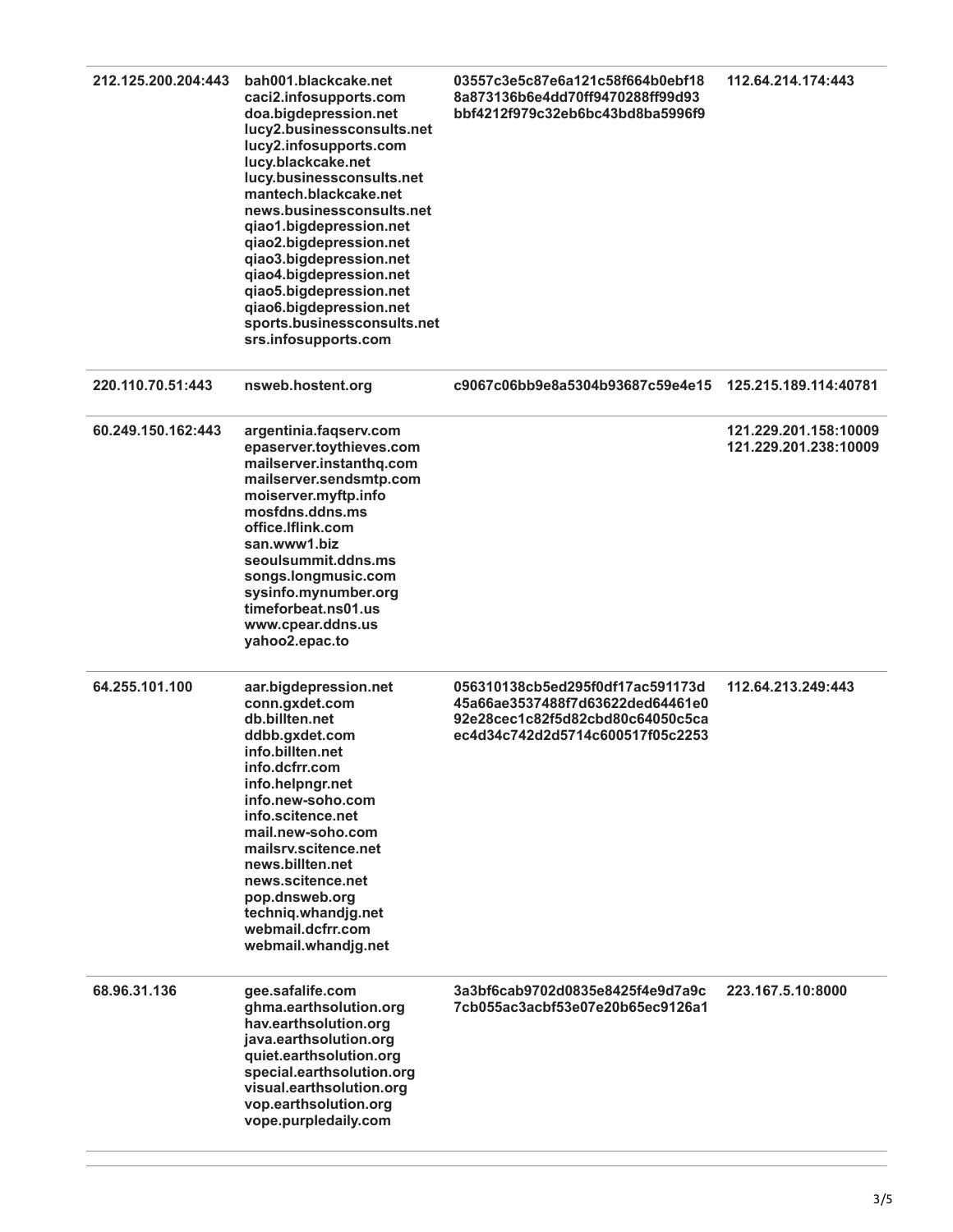**72.167.34.54:443 catalog.earthsolution.org** 

**ou2.infosupports.com ou3.infosupports.com ou7.infosupports.com www2.wikaba.com yang1.infosupports.com yang2.infosupports.com**

## *HTran Survey Results*

The hostnames in the table were gathered using passive DNS records showing that at one point in time they pointed to the IP address in question. The hostnames may currently be pointed at different IP addresses than shown, as they are rotated frequently. The domains involved are all known to be connected to a variety of different Advanced Persistent Threat (APT) trojans. In cases where a related sample has been analyzed by Dell SecureWorks CTU, the MD5 hash of the sample is provided.

The survey of HTran traffic shows a clear pattern that can be seen by analyzing the Autonomous System Number (ASN) owner of each hidden IP address:

| 17621 | 112.64.213.249     | CNCGROUP-SH China Unicom Shanghai network                         |
|-------|--------------------|-------------------------------------------------------------------|
| 17621 | 112.64.214.174     | CNCGROUP-SH China Unicom Shanghai network                         |
| 17621 | 112.65.87.58       | CNCGROUP-SH China Unicom Shanghai network                         |
| 4134  | 121, 229, 201, 158 | CHINANET-BACKBONE No.31, Jin-rong Street                          |
| 4134  | 121.229.201.238    | CHINANET-BACKBONE No.31, Jin-rong Street                          |
| 4808  | 123.120.106.136    | CHINA169-BJ CNCGROUP IP network China169 Beijing Province Network |
| 4808  | 123.120.117.98     | CHINA169-BJ CNCGROUP IP network China169 Beijing Province Network |
| 4808  | 123.120.126.73     | CHINA169-BJ CNCGROUP IP network China169 Beijing Province Network |
| 4808  | 123.120.127.146    | CHINA169-BJ CNCGROUP IP network China169 Beijing Province Network |
| 4515  | 125.215.189.114    | ERX-STAR PCCW IMSBiz                                              |
| 60055 | 223.167.5.10       | CNCGROUP-SH China Unicom Shanghai network                         |
| 60055 | 223.167.5.250      | CNCGROUP-SH China Unicom Shanghai network                         |
| 60055 | 223.167.5.254      | CNCGROUP-SH China Unicom Shanghai network                         |
| 17621 | 58.247.240.91      | CNCGROUP-SH China Unicom Shanghai network                         |
| 17621 | 58.247.25.108      | CNCGROUP-SH China Unicom Shanghai network                         |
| 17621 | 58.247.27.232      | CNCGROUP-SH China Unicom Shanghai network                         |

Every hidden IP address observed in the HTran error messages captured during our survey is located on just a few different networks in the People's Republic of China (PRC). In almost every case, the observable C2 is in a different country, most likely the same country in which the victim institution is located.



It's not surprising that hackers using a Chinese hacking tool might be operating from IP addresses in the PRC. Most of the Chinese destination IPs belong to large ISPs, making further attribution of the hacking activity difficult or impossible without the cooperation of the PRC government.